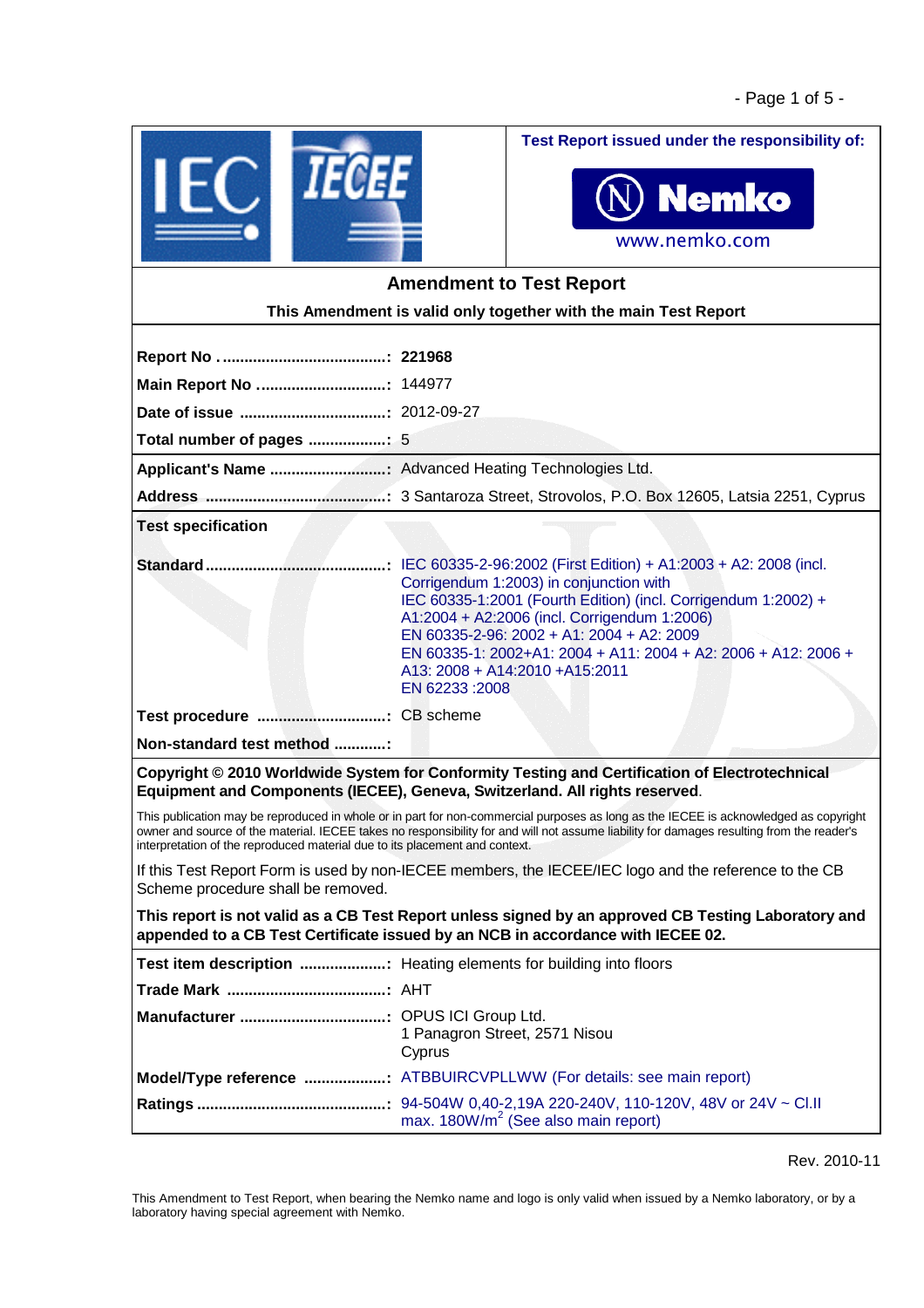

| Testing procedure and testing location:      |  |                                         |  |
|----------------------------------------------|--|-----------------------------------------|--|
| $\boxtimes$<br><b>CB Testing Laboratory:</b> |  | Nemko A/S                               |  |
| Testing location/ address :                  |  | Gaustadalléen 30<br>N-0373 OSLO, NORWAY |  |
| <b>Associated CB Laboratory:</b>             |  |                                         |  |
| Testing location/ address :                  |  |                                         |  |
| Tested by (name + signature):                |  | Asmund Jensen                           |  |
| Approved by (name + signature):              |  | Chris Colgan                            |  |
| <b>Testing procedure: TMP</b>                |  |                                         |  |
| Testing location/ address :                  |  |                                         |  |
|                                              |  |                                         |  |
| Tested by (name + signature):                |  |                                         |  |
| Approved by (name + signature):              |  |                                         |  |
| <b>Testing procedure: WMT</b>                |  |                                         |  |
| Testing location/ address :                  |  |                                         |  |
| Tested by (name + signature):                |  |                                         |  |
| Witnessed by (name + signature) .:           |  |                                         |  |
| Approved by (name + signature):              |  |                                         |  |
| <b>Testing procedure: SMT</b>                |  |                                         |  |
| Testing location/ address :                  |  |                                         |  |
| Tested by (name + signature):                |  |                                         |  |
| Approved by (name + signature):              |  |                                         |  |
| Supervised by (name + signature) :           |  |                                         |  |
| <b>Testing procedure: RMT</b>                |  |                                         |  |
| Testing location/ address                    |  |                                         |  |
| Tested by (name + signature):                |  |                                         |  |
| Approved by (name + signature):              |  |                                         |  |
| Supervised by (name + signature) :           |  |                                         |  |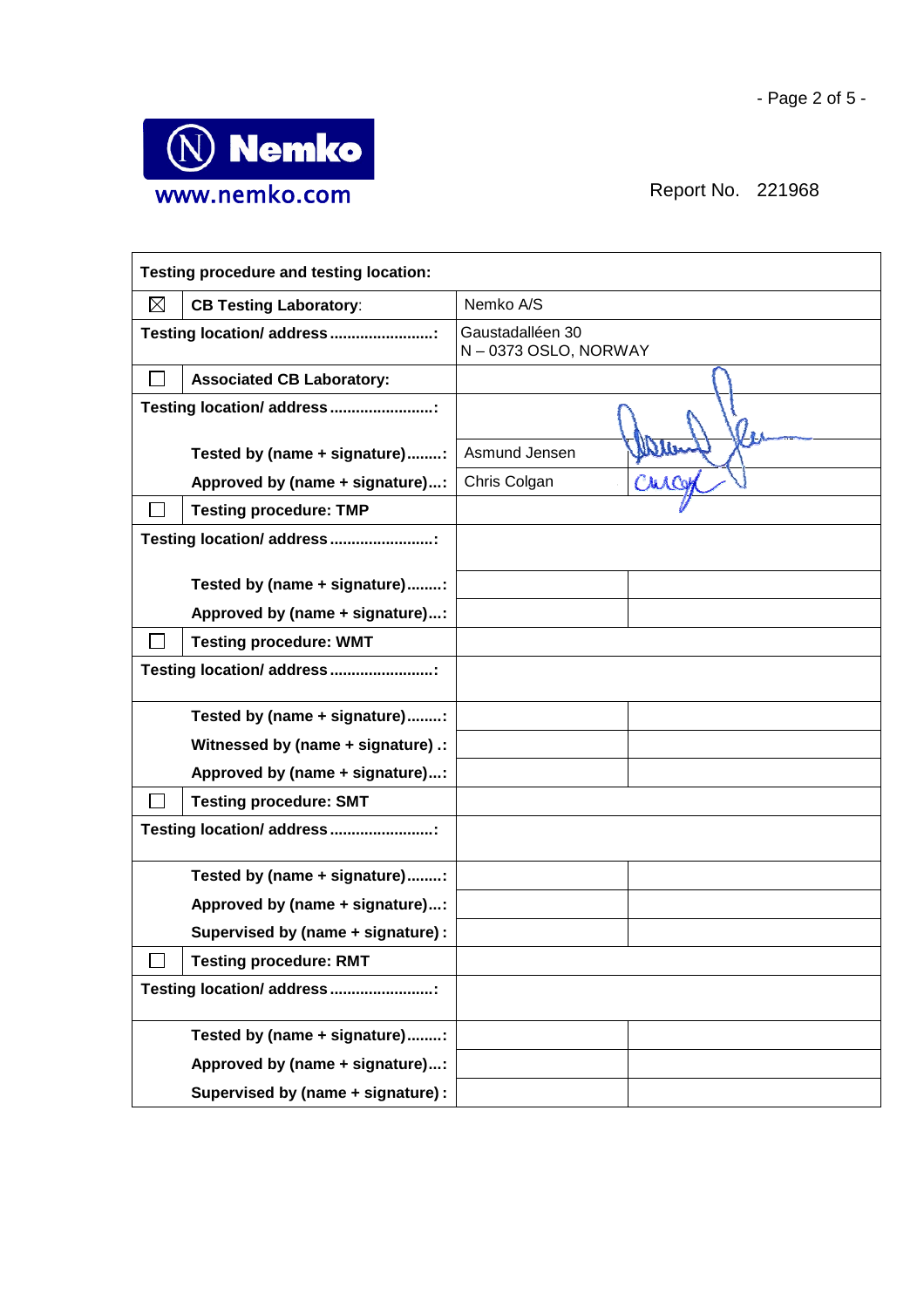

## **List of Attachments (including a total number of pages in each attachment):**

None

# **Summary of testing:**

A15 to EN 60335-1 added. No testing necessary.

| Tests performed (name of test and test clause): | <b>Testing location:</b> |
|-------------------------------------------------|--------------------------|
| See main report 144977.                         | Gaustadalléen 30         |
| Nemko A/S                                       | N-0373 OSLO, NORWAY      |

## **Summary of compliance with National Differences**

#### **List of countries addressed:**

Austria, Belgium, Bulgaria, Croatia, Cyprus, the Czech Republic, Denmark, Estonia, Finland, France, Germany, Greece, Hungary, Iceland, Ireland, Italy, Latvia, Lithuania, Luxembourg, Malta, the Netherlands, Norway, Poland, Portugal, Romania, Slovakia, Slovenia, Spain, Sweden, Switzerland and the United Kingdom.

**The product fulfils the requirements of:** See the front page

### **Copy of marking plate**

No changes, see the main report No. 144977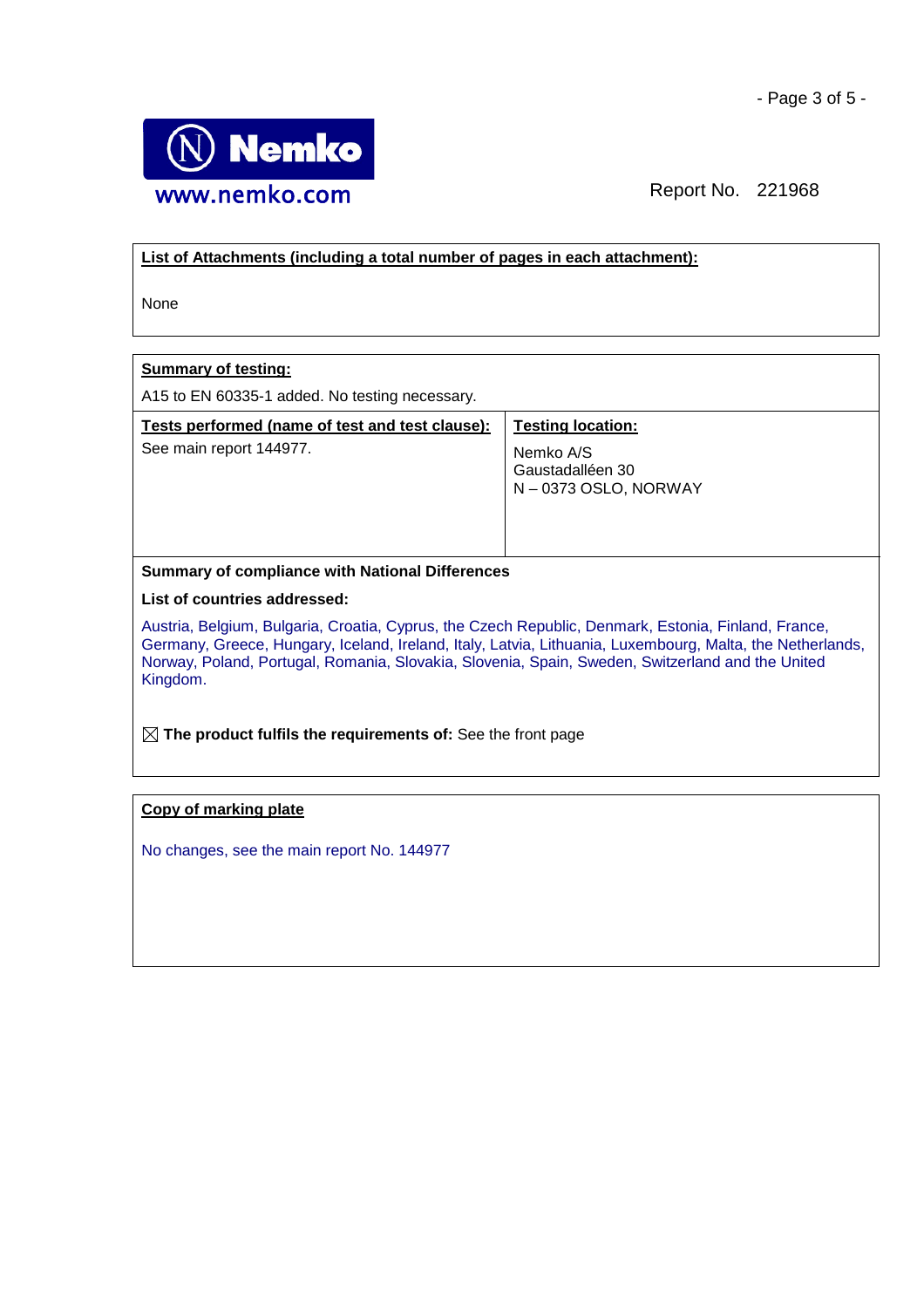

| Possible test case verdicts:                                                                                                                                                                                                                                                                                                                                                                                                                           |                            |  |
|--------------------------------------------------------------------------------------------------------------------------------------------------------------------------------------------------------------------------------------------------------------------------------------------------------------------------------------------------------------------------------------------------------------------------------------------------------|----------------------------|--|
|                                                                                                                                                                                                                                                                                                                                                                                                                                                        |                            |  |
|                                                                                                                                                                                                                                                                                                                                                                                                                                                        |                            |  |
|                                                                                                                                                                                                                                                                                                                                                                                                                                                        |                            |  |
|                                                                                                                                                                                                                                                                                                                                                                                                                                                        |                            |  |
|                                                                                                                                                                                                                                                                                                                                                                                                                                                        |                            |  |
|                                                                                                                                                                                                                                                                                                                                                                                                                                                        |                            |  |
| <b>General remarks:</b>                                                                                                                                                                                                                                                                                                                                                                                                                                |                            |  |
| The test results presented in this report relate only to the object tested.<br>This report shall not be reproduced, except in full, without the written approval of the Issuing testing laboratory.<br>"(see Enclosure #)" refers to additional information appended to the report.<br>"(see appended table)" refers to a table appended to the report.<br>Throughout this report a $\boxtimes$ comma / $\Box$ point is used as the decimal separator. |                            |  |
| Manufacturer's Declaration per sub-clause 6.2.5 of IECEE 02:                                                                                                                                                                                                                                                                                                                                                                                           |                            |  |
| The application for obtaining a CB Test                                                                                                                                                                                                                                                                                                                                                                                                                | $\sqcap$ Yes               |  |
| Certificate includes more than one factory<br>location and a declaration from the Manufacturer                                                                                                                                                                                                                                                                                                                                                         | $\boxtimes$ Not applicable |  |
| stating that the sample(s) submitted for                                                                                                                                                                                                                                                                                                                                                                                                               |                            |  |
| evaluation is (are) representative of the products                                                                                                                                                                                                                                                                                                                                                                                                     |                            |  |
| from each factory has been provided :                                                                                                                                                                                                                                                                                                                                                                                                                  |                            |  |
| When differences exist; they shall be identified in the General product information section.                                                                                                                                                                                                                                                                                                                                                           |                            |  |
|                                                                                                                                                                                                                                                                                                                                                                                                                                                        |                            |  |

| Name and address of factory (ies) OPUS ICI Group Ltd. |
|-------------------------------------------------------|
| 1 Panagron Street, 2571 Nisou                         |
| <b>CYPRUS</b>                                         |
|                                                       |

# **General product information:**

The updates concerned in this test report are as follows; A15 to EN 60335-1 added.

| Project history: |                                                 |                                            |
|------------------|-------------------------------------------------|--------------------------------------------|
| Order No.:       | Nemko Report/   Modification to the appliances: | Changes/<br>Modifications in<br>clause(s): |
| 144977           | Main report                                     |                                            |
| 221968           | A15 to EN 60335-1 added                         | A15 addition                               |